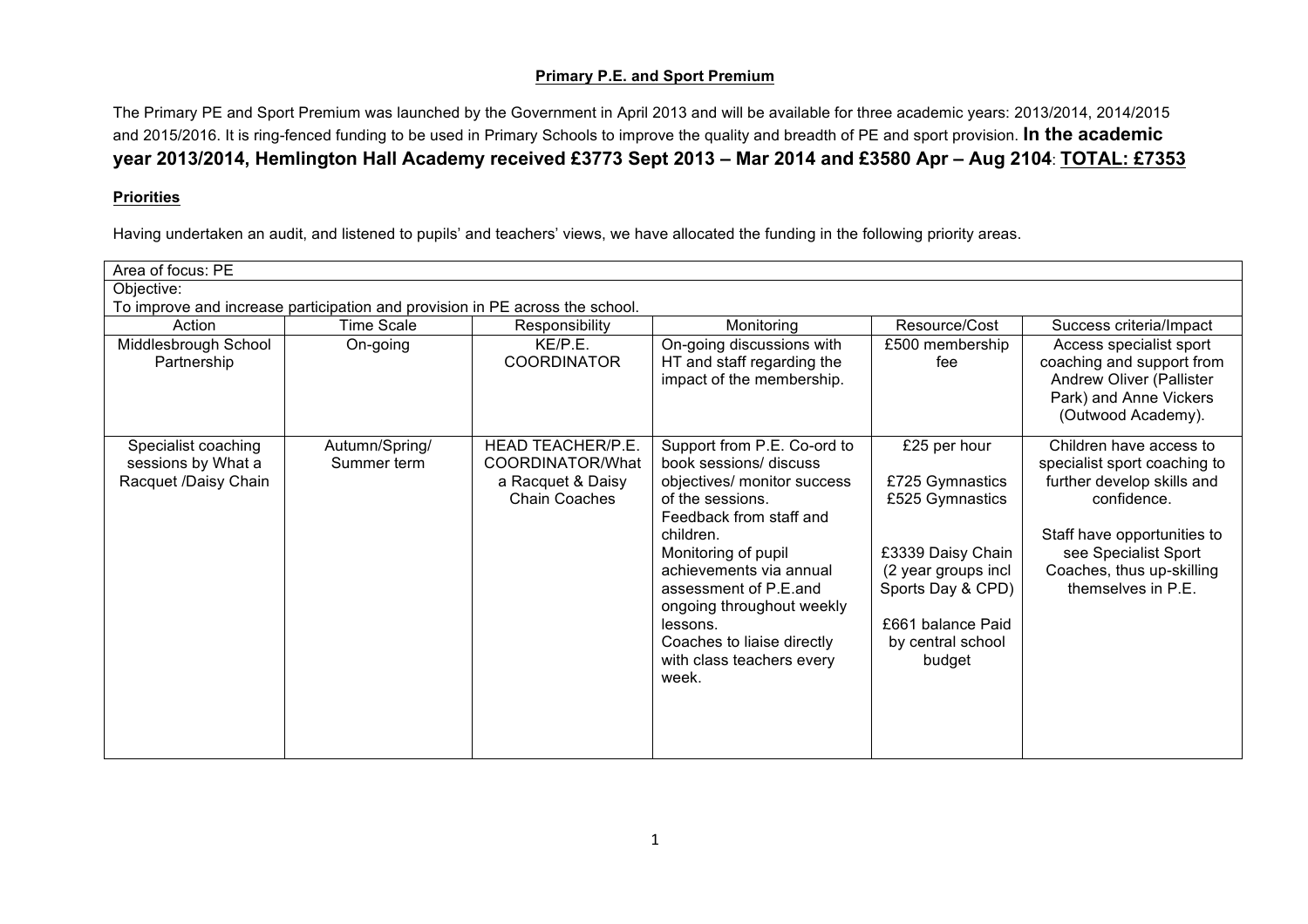| Ensure all<br>teachers/sport coaches<br>have schemes of<br>work/lesson<br>plans/assessment<br>focus. | Ongoing                   | P.E. COORDINATOR                                                  | Support from Middlesbrough<br>School Partnership/ What a<br>racquet/ Daisy Chain. Keep<br>up to date with new<br>curriculum developments<br>Coaches to liaise directly<br>with class teachers every<br>week. | Costs above.                                                                                            | Teachers/ Sport coaches<br>know what to teach, when<br>and have materials to do so.                                    |
|------------------------------------------------------------------------------------------------------|---------------------------|-------------------------------------------------------------------|--------------------------------------------------------------------------------------------------------------------------------------------------------------------------------------------------------------|---------------------------------------------------------------------------------------------------------|------------------------------------------------------------------------------------------------------------------------|
| <b>Netball Coaching KS2</b>                                                                          | Autumn                    | P.E. COORDINATOR /<br>What a racquet                              | Discussions/ feedback from<br>children.<br>Pupil outcomes of<br>achievement, progress and<br>skill in netball.                                                                                               | £25 per hour<br>£150 Sports<br><b>Funding Budget</b>                                                    | Children have access to<br>specialist coaching.<br>Increased confidence, fitness<br>and skills                         |
| Boot camp for children<br>and parents                                                                | Autumn                    | P.E. COORDINATOR /<br>What a racquet                              | Discussions/ feedback from<br>children/ parents                                                                                                                                                              | £25 per hour<br>£1 contribution<br>from Parents per<br>session.<br>£150 Sports<br><b>Funding Budget</b> | Children/ parents have<br>access to specialist<br>coaching. Increased<br>confidence, fitness and skills                |
| <b>Football Club</b><br>FS/KS1<br>KS <sub>2</sub>                                                    | Autumn/ Spring/<br>Summer | P.E. COORDINATOR<br>Jim Platt Football<br>School                  | Discussions/ feedback from<br>children.                                                                                                                                                                      | Children contribute<br>£2.50 per session.                                                               | Children have access to<br>specialist coaching.<br>Increased confidence, fitness<br>and skills                         |
| CPD coaching session<br>for staff                                                                    | Spring term               | <b>HEAD TEACHER/P.E.</b><br><b>COORDINATOR/ What</b><br>a Racquet | Discussions with staff<br>involved in the drop in<br>sessions                                                                                                                                                | Directed Time for<br>Release                                                                            | Teachers have increased<br>knowledge and skills so they<br>can be more effective in the<br>teaching of high quality PE |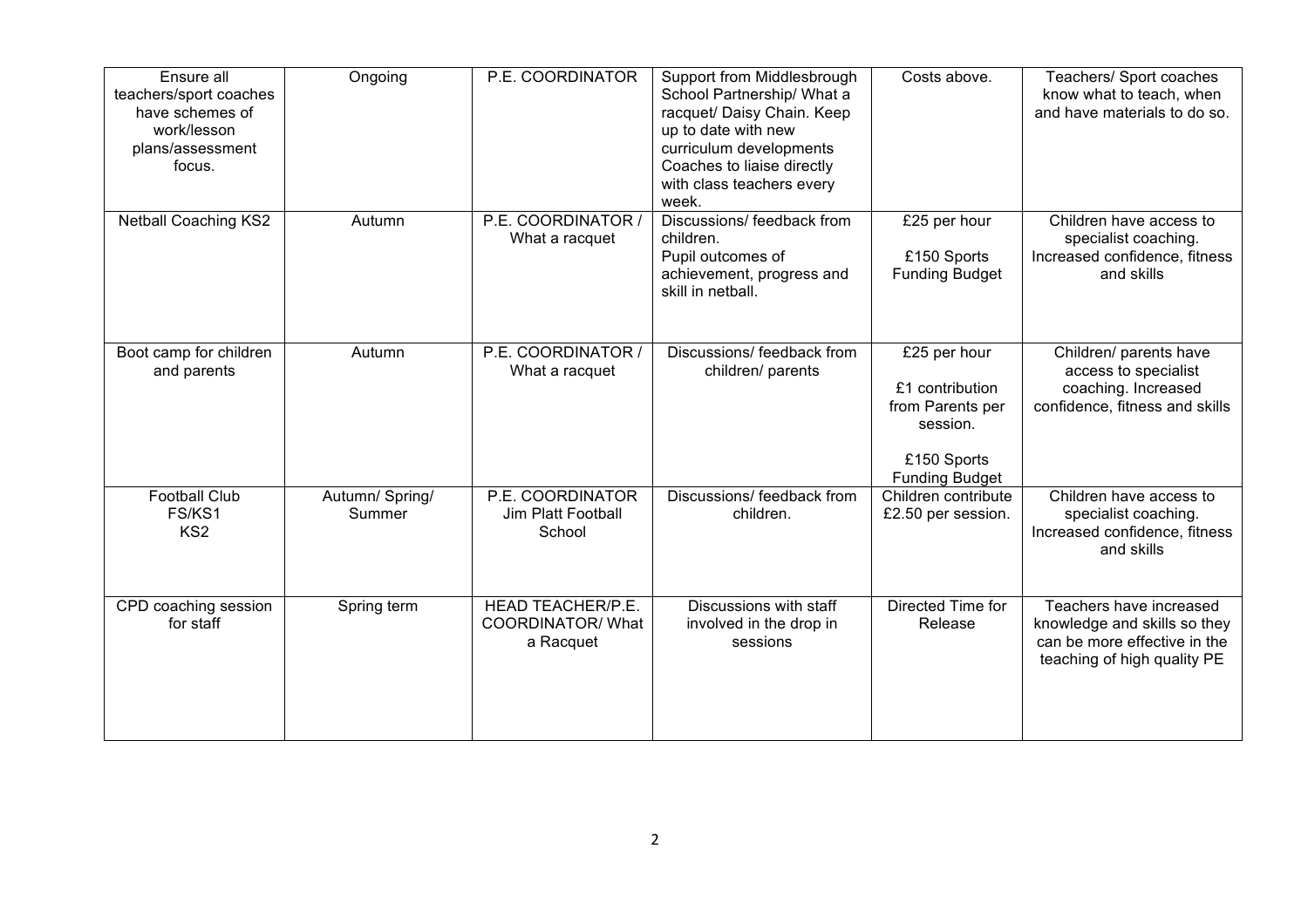| Tag Rugby Festival<br>KS2 children                                                | 24/10/13                              | Y5/Y6 children<br>Organised by<br>Middlesbrough School<br>Partnership. | P.E. COORDINATOR to<br>provide risk<br>assessment/consents.                                                                                                       | Mini- bus cost £50<br>Paid by central<br>school budget                   | Children have opportunities<br>to compete with children<br>from other schools in the<br>cluster.                                                                                                                        |
|-----------------------------------------------------------------------------------|---------------------------------------|------------------------------------------------------------------------|-------------------------------------------------------------------------------------------------------------------------------------------------------------------|--------------------------------------------------------------------------|-------------------------------------------------------------------------------------------------------------------------------------------------------------------------------------------------------------------------|
| <b>Football Competition</b>                                                       | 15/10/13                              | Y5 children<br>Organised by<br>Middlesbrough School<br>Partnership.    | P.E. COORDINATOR to<br>provide risk<br>assessment/consents.                                                                                                       | Mini- bus cost £50<br>Paid by central<br>school budget                   | Children have opportunities<br>to compete with children<br>from other schools in the<br>cluster.                                                                                                                        |
| Middle Manager<br>Meeting                                                         | Autumn/Spring                         | P.E.<br>COORDINATOR/HEAD<br><b>TEACHER/CHAIR OF</b><br>GOVS            | Termly monitoring of Actions<br>and impact with Chair of<br>Governors and Head<br>Teacher.<br>Regular informal meetings to<br>review progress throughout<br>term. | Directed Time for<br>Release                                             | To assess the success of the<br>sport funding and to discuss<br>future actions                                                                                                                                          |
| PE Co-ordinator<br>release time                                                   | 27/11/2013<br>(other dates to follow) | P.E. COORDINATOR/<br><b>HEAD TEACHER</b>                               |                                                                                                                                                                   | Contribution to<br>supply costs £150<br>Paid by central<br>school budget | To evaluate the effectiveness<br>of the sport funding across<br>the school. Discussion with<br>children to decide new clubs.                                                                                            |
| <b>Gifted and Talent</b><br>games and gymnastics<br>sessions.<br>KS1/KS2/ parents | 26/11/13<br>03/12/13                  | KS1 Leader /P.E.<br><b>COORDINATOR</b>                                 | Discussions with<br>children/staff/parents<br>involved                                                                                                            | E30<br>Paid by central<br>school budget                                  | Gifted and Talent children<br>have the opportunity to<br>participate in extra sessions<br>to further develop<br>skills/confidence/confidence.<br>Parents will have the<br>opportunity to work alongside<br>their child. |
| Middlesbrough School<br>Partnership meeting                                       | Autumn/Spring/Summer                  | P.E. COORDINATOR<br>Middlesbrough School<br>Partnership                | Ongoing discussions<br>regarding the impact of<br>membership                                                                                                      | Contribution to<br>supply costs £150<br>Paid by central<br>school budget | CPD for PE coordinator-<br>making links with other<br>schools in partnership                                                                                                                                            |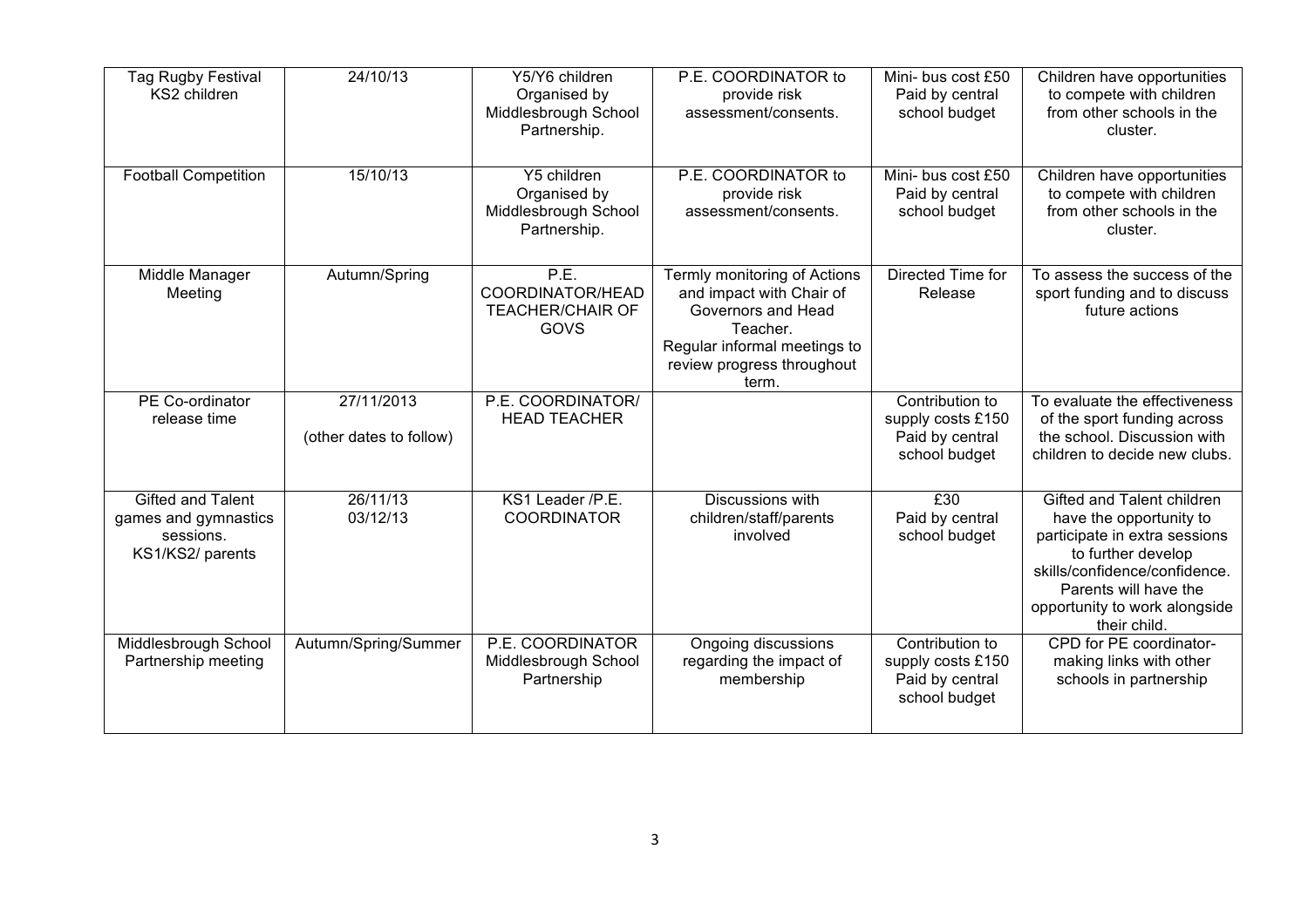| Dance Club<br><b>Gymnastics Club</b> | Spring        | P.E. COORDINATOR<br>What a racquet             | <b>Discussions with</b><br>children/staff/parents          |                        | Children have access to<br>specialist coaching.            |
|--------------------------------------|---------------|------------------------------------------------|------------------------------------------------------------|------------------------|------------------------------------------------------------|
|                                      |               |                                                | involved.                                                  | £950                   | Increased confidence, fitness                              |
|                                      |               |                                                | Ongoing assessment of                                      |                        | and skills                                                 |
|                                      |               |                                                | children's skills & progress.                              |                        |                                                            |
|                                      |               |                                                | End of Unit performance for                                |                        |                                                            |
| <b>PE</b> Conference                 | 21/01/14      | P.E. COORDINATOR /                             | Parents / peers<br>Feedback information to                 | Contribution to        | CPD for PE coordinator and                                 |
|                                      |               | <b>HLTA</b>                                    | staff. Engage/ make links                                  | supply costs £150      | HLTA. Keep abreast of new                                  |
|                                      |               |                                                | with new opportunities/                                    | Paid by central        | developments regarding PE                                  |
|                                      |               |                                                | sporting partners.                                         | school budget          | and Sport Premium Funding.                                 |
|                                      |               |                                                | Annual Monitoring with Link                                |                        |                                                            |
|                                      |               |                                                | Governor                                                   |                        |                                                            |
| Funky Feet EYFS                      | Spring/Summer | P.E. COORDINATOR                               | Discussions with<br>children/staff involved                | £30 per hour           | Children have access to                                    |
|                                      |               | Leanne Oxley                                   | <b>EYFS Profile Monitoring PD</b>                          | Contribution to        | specialist coaching.<br>Increased confidence, fitness      |
|                                      |               |                                                | assessment data, half termly                               | Funky Feet costs       | and skills                                                 |
|                                      |               |                                                | (CMc feedback to SLT)                                      | £180                   |                                                            |
| <b>Orienteering Mapping</b>          | Spring        | P.E. COORDINATOR                               | Monitor impact and use of                                  | £300                   | Our school will be                                         |
| of the school                        |               |                                                | Orienteering lessons within                                |                        | professionally mapped out                                  |
| (CPD to follow)                      |               |                                                | teaching for appropriate year                              |                        | and orienteering posts will be                             |
|                                      |               |                                                | group.                                                     |                        | built. Children will have the                              |
|                                      |               |                                                | <b>Annual Pupil Interviews</b>                             |                        | opportunity to develop team                                |
|                                      |               |                                                | <b>SSE Monitoring annually</b>                             |                        | building skills/ problem                                   |
|                                      |               |                                                |                                                            |                        | solving. Teachers will receive                             |
| <b>Cross Country Cluster</b>         | 25/02/14      | P.E. COORDINATOR                               | P.E. COORDINATOR to                                        | Bus cost £200          | CPD at a further date.<br>Children have opportunities      |
| Event                                |               |                                                | provide risk                                               | £100 supply cost       | to compete with children                                   |
|                                      |               |                                                | assessment/consents.                                       | Paid by central        | from other schools in the                                  |
|                                      |               |                                                |                                                            | school budget          | cluster.                                                   |
| Swimming Programme                   | Spring/Summer | <b>HEAD TEACHER</b>                            | Feedback/ discussions with                                 | Paid by central        | CPD for staff in teaching of                               |
|                                      |               |                                                | staff/children.                                            | school budget          | swimming skills. Children                                  |
|                                      |               |                                                | Analyse swimming<br>achievements of class to               |                        | aim to achieve 25m<br>certificate                          |
|                                      |               |                                                | inform future swimming                                     |                        |                                                            |
|                                      |               |                                                |                                                            |                        |                                                            |
| Youth Sport Trust<br>membership      | On going      | <b>HEAD TEACHER/P.E.</b><br><b>COORDINATOR</b> | Opportunity to discuss the<br>benefit of joining the Youth | £260 Membership<br>fee | CPD for PE coordinator to<br>discuss the role/ benefits of |
|                                      |               |                                                | Sports Trust (YST).                                        |                        | the YST                                                    |
|                                      |               |                                                |                                                            |                        |                                                            |
|                                      |               |                                                |                                                            |                        |                                                            |
|                                      |               |                                                |                                                            |                        |                                                            |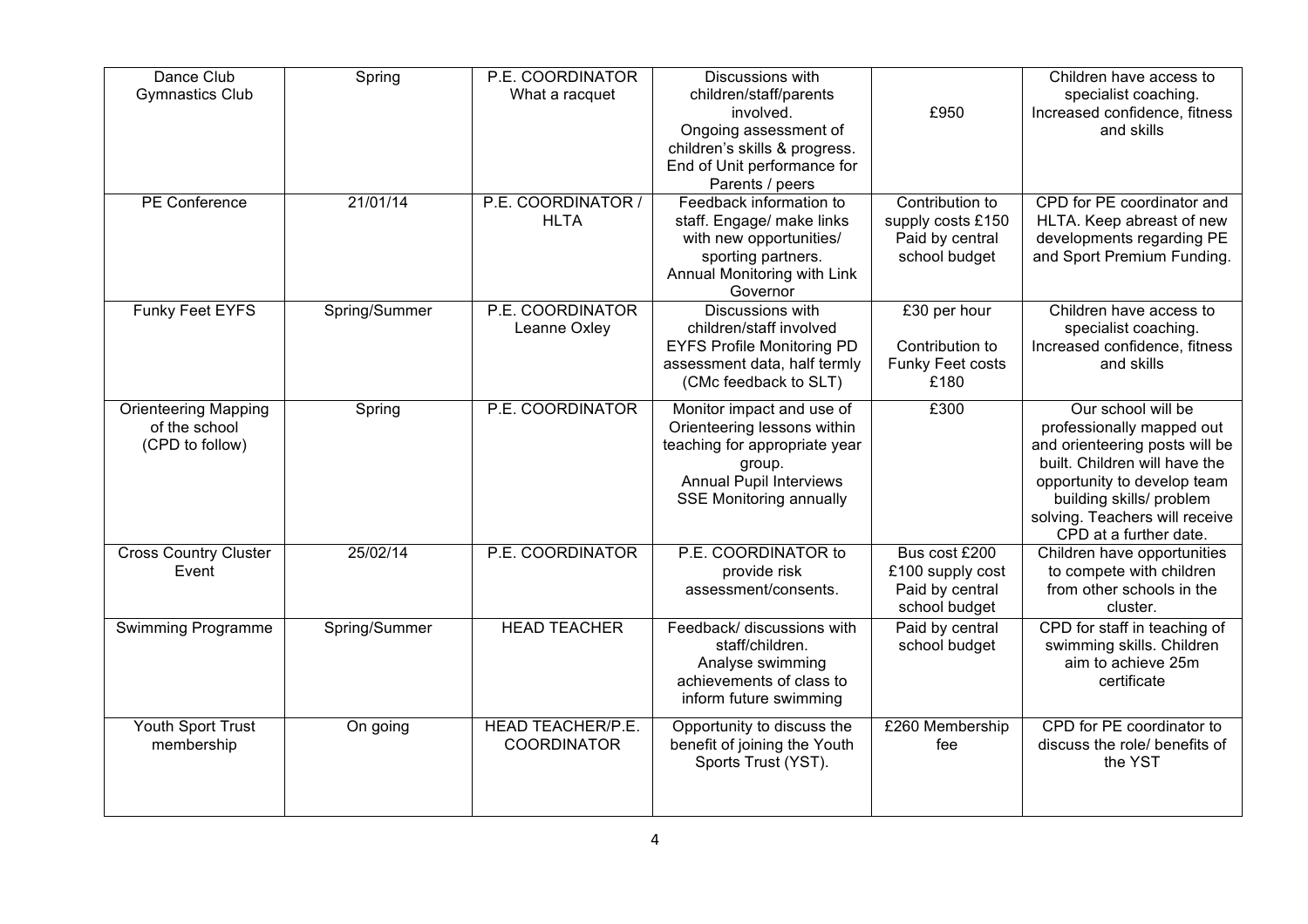| Appointment of a<br>Sports Coach-Mr<br>O'Neill                           | Summer Term 2014 | <b>HEAD TEACHER/</b><br>Governors                      | Feedback from staff and<br>children.<br>Annual SSE P.E. Monitoring<br><b>Annual Assessment</b><br>outcomes for pupils should<br>demonstrate improvement of<br>skills and engagement in<br>sporting activity | Salary Paid by<br>central school<br>budget for 2013-14<br>only                                          | Children have access to<br>specialist sport coaching to<br>further develop skills and<br>confidence (PE sessions/<br>after school / Lunch time<br>clubs/ Change4life)<br>CPD for staff. |
|--------------------------------------------------------------------------|------------------|--------------------------------------------------------|-------------------------------------------------------------------------------------------------------------------------------------------------------------------------------------------------------------|---------------------------------------------------------------------------------------------------------|-----------------------------------------------------------------------------------------------------------------------------------------------------------------------------------------|
| <b>Summer Sport Clubs</b><br>Cricket<br>Multi-skills<br><b>Athletics</b> | Summer           | P.E. COORDINATOR<br><b>HHA Sports Coach</b>            | Feedback from children.                                                                                                                                                                                     | Run by in-school<br>Sports Coach. No<br>additional costs<br>incurred to children<br>/ parents / school. | Children have access to<br>specialist coaching.<br>Increased confidence, fitness<br>and skills                                                                                          |
| <b>YST Meeting</b>                                                       | 19/05/14         | P.E. COORDINATOR<br><b>HHA Sports Coach</b>            | Opportunity to discuss the<br>benefit of joining the YST.                                                                                                                                                   | £100 supply cost<br>Paid by central<br>school budget                                                    | CPD for PE coordinator to<br>discuss the role/ benefits of<br>the YST                                                                                                                   |
| <b>Cricket Competition</b>                                               | 22/05/14         | P.E. COORDINATOR/<br><b>HHA Sports Coach</b>           | P.E. COORDINATOR to<br>provide risk<br>assessment/consents                                                                                                                                                  | Mini- bus cost £24                                                                                      | Children have opportunities<br>to compete with children<br>from other schools in the<br>cluster.                                                                                        |
| Summer competitions-<br>Tennis, triathlon,<br>athletics,                 | Summer           | P.E. COORDINATOR<br><b>HHA Sports Coach</b>            | P.E. COORDINATOR to<br>provide risk<br>assessment/consents                                                                                                                                                  | Travel cost (paid<br>for by school<br>budget)                                                           | Children have opportunities<br>to compete with children<br>from other schools in the<br>cluster.                                                                                        |
| KS1 BUPA training                                                        | 23/06/14         | P.E. COORDINATOR                                       | Feedback information to<br>staff. Engage/ make links<br>with new opportunities/<br>sporting partners.                                                                                                       | Supply cost £150<br>contribution Paid<br>by central school<br>budget                                    | CPD for PE coordinator.                                                                                                                                                                 |
| Dance-athon                                                              | 24/06/14         | $\overline{2x}$<br><b>HLTA</b>                         | Feedback from<br>staff/children/parents.                                                                                                                                                                    | No cost                                                                                                 | Children have the<br>opportunity to participate in a<br>fun activity to develop skills<br>and raise money.                                                                              |
| Nursery Sports Day                                                       | 24/046/14        | <b>EYFS Leader</b>                                     | Feedback from<br>staff/parents/children                                                                                                                                                                     | No cost                                                                                                 | Children have the<br>opportunity to participate in<br>fun/ competitive activity                                                                                                         |
| KS1-KS2 Sports Day                                                       | 25/06/14         | <b>HEAD TEACHER</b><br>P.E. COORDINATOR<br>Daisy Chain | Feedback from<br>staff/parents/children                                                                                                                                                                     | Included in Daisy<br><b>Chain Annual Fees</b>                                                           | Children have the<br>opportunity to participate in<br>fun/ competitive activity                                                                                                         |